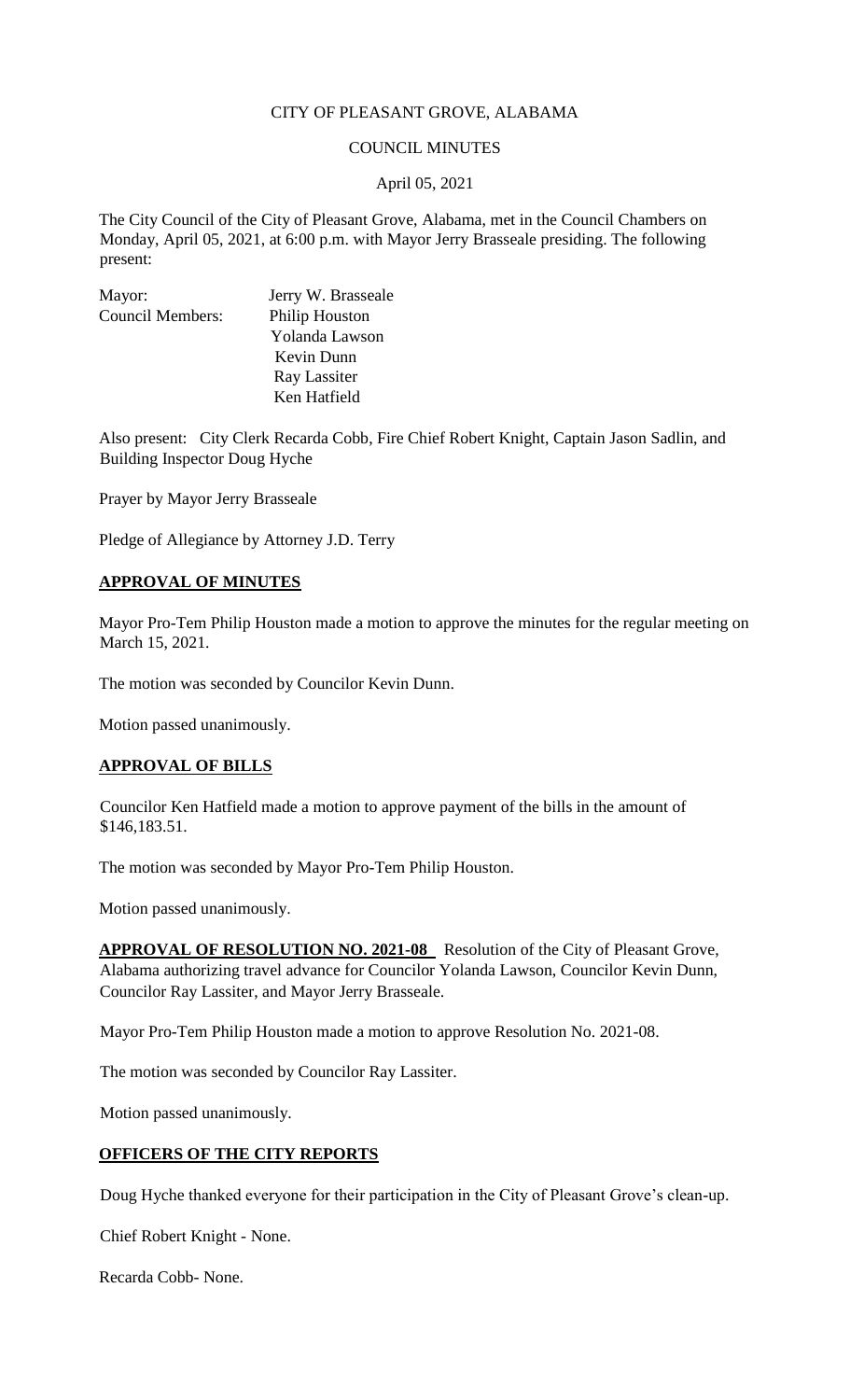Captain Jason Sadlin the Mayor and Council for allowing fire department to replace the bay doors. Also, he stated that the kitchen remodel is making progress.

# **COMMITTEE REPORTS**

Councilor Kevin Dunn stated that a stop sign is needed at  $601 \, 10^{th}$  avenue and ask what needs to be done to have it installed. Chief Knight said that the sign just needs to be installed. Councilor Dunn said that a stop sign needs to be reinstalled at  $1301 \, 11^{th}$  way as well. Also, he spoke with Commissioner Jimmie Stephens concerning the speeding on Forest Road, suggested placing a dumpster on a Saturday to assist with cleanup, and he has spoken to several neighbors who will assist with the cleanup. Lastly, Councilor Dunn stated that he was very appreciative for the Police Department patrolling areas where trash were illegally dumped.

Councilor Ray Lassiter stated that he is disappointed with the City of Pleasant Grove's roads, and inquired about a plan to repair them. Doug Hyche stated that he will be meeting with Keith Hager (engineer) on April 06, 2021 to assess the condition of City roads.

Councilor Yolanda Lawson stated that she appreciate Councilor Dunn for offering to assist with the debris removal, suggested that the City have dumpsters placed in the park on Saturdays after soccer season, and discussed the part-time Public Works employee coming in earlier to work as an enforcer. Also, Councilor Lawson talked about the Beautification Board starting its Plus-one program, thanked citizens for picking up trash in their areas, proposed changing business license schedule from schedule c to schedule g for rental property, encouraged installing flashing lights on Forest Road, and proposed limiting dumpsters in yards of residents who do not have a permit.

Mayor Pro-Tem Philip Houston – None.

Councilor Ken Hatfield asked for an update from Jefferson County and concerning the property located near the cemetery. He stated that it is very dangerous pulling out into the street, due to the overgrown trees. Also, Councilor Hatfield stated that something should be done soon. Mayor Jerry Brasseale said that he would like to give Jefferson County a chance to correct the problem first.

Mayor Jerry Brasseale stated that he will be voting on behalf of the City of Pleasant Grove at Alabama League of Municipalities Annual Meeting. Councilor Yolanda Lawson will be the 1st Alternative Delegate, and Councilor Kevin Dunn will be the  $2<sup>nd</sup>$  Alternative Delegate.

### **CITIZENS COMMENTS**

Regina Williams,  $14565<sup>th</sup>$  Avenue, inquired about the progress of controlling the speeding problem. Also, she asked who are responsible for the hanging tree limbs by the cemetery. Councilor Hatfield stated that he is working on solving the problem.

Gary Williams, 1456 5<sup>th</sup> Avenue, stated that there have been some illegal dumping in Woodridge Estates across from his mother's house.

Alice Williams,  $7167<sup>th</sup>$  Street, inquired about neighbors not paying for garbage service, inoperable vehicles in the community, and burning trash. Also, Ms. Williams thanked the Pleasant Grove Police Department for catching the individual dumping trash in Pleasant Grove.

# **ADJOURNMENT**

Mayor Jerry Brasseale made a motion to adjourn.

\_\_\_\_\_\_\_\_\_\_\_\_\_\_\_\_\_\_\_\_\_\_\_\_\_\_\_\_\_\_\_

Jerry W. Brasseale, Mayor